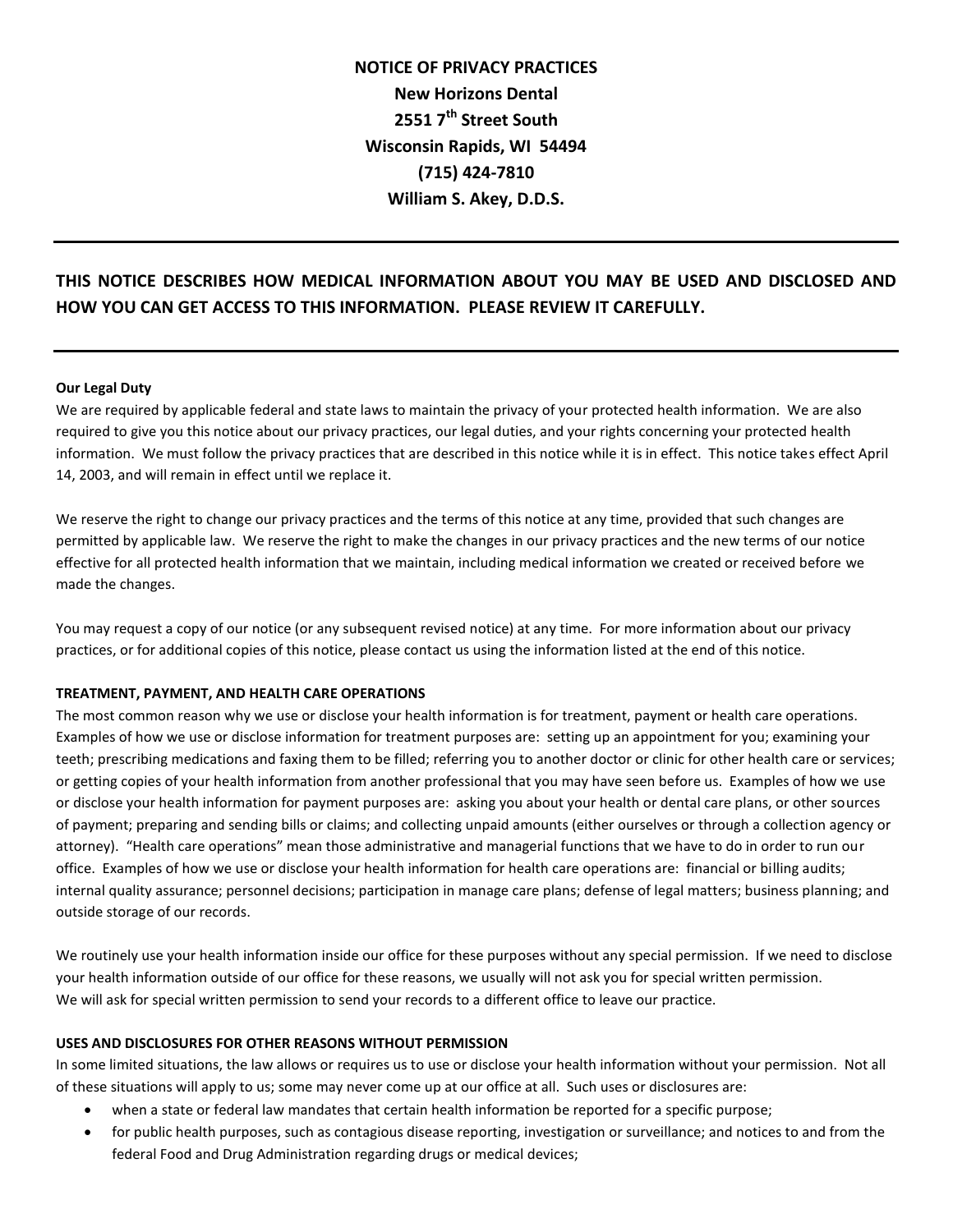- disclosures to governmental authorities about victims of suspected abuse, neglect or domestic violence; or child abuse/neglect;
- uses and disclosures for health oversight activities, such as for the licensing of doctors; for audits by Medicare or Medicaid; or for investigation of possible violations of health care laws;
- disclosures for judicial and administrative proceedings, such as in response to subpoenas or orders of courts or administrative agencies;
- prevent or control disease, injury or disability;
- Disaster Relief. We may use or disclose your health information to assist in disaster relief efforts;
- disclosures for law enforcement purposes, such as to provide information about someone who is or is suspected to be a victim of a crime; to provide information about a crime at our office; or to report a crime that happened somewhere else;
- disclosure to a medical examiner to identify a dead person or to determine the cause of death; or to funeral directors to aid in burial; or to organizations that handle organ or tissue donations;
- uses or disclosures for health related research;
- uses and disclosures to prevent a serious threat to health or safety;
- uses or disclosures for specialized government functions, such as for the protection of the president or high ranking government officials; for lawful national intelligence activities; for military purposes; or for the evaluation and health of members of the foreign service;
- disclosures of de-identified information;
- disclosures relating to worker's compensation programs;
- disclosures of a "limited data set" for research, public health, or health care operations;
- incidental disclosures that are an unavoidable by-product of permitted uses or disclosures;
- disclosures to "business associates" who perform health care operations for us and who commit to respect the privacy of your health information

**Abuse or Neglect:** Under Wisconsin law, we must have your written permission before we may disclose your health information to the appropriate authorities if we believe you are the victim of domestic violence or other crimes. We may report child abuse and the abuse or neglect of a vulnerable adult as allowed by Wisconsin law.

## **Individuals Involved in Your Care or Payment for Your Care.**

We may disclose your health information to your family or friends or any other individual identified by you when they are involved in your care or in the payment for your care. Additionally, we may disclose information about you to a patient representative. If a person has the authority by law to make health care decisions for you, we will treat that patient representative the same way we would treat you with respect to your health information.

## **APPOINTMENT REMINDERS**

We may call or write to remind you of scheduled appointments, or that it is time to make a routine appointment. We may also call or write to notify you of other treatments or services available at our office that might help you. Unless you tell us otherwise, we will mail you an appointment reminder on a post card, and/or leave you a reminder message on your home answering machine or with someone who answers your phone if you are not home.

We may use a sign-in sheet at the registration desk where you will be asked to sign your name. We may also call you by name in the waiting room when your doctor is ready to see you. We may use or disclose your protected health information, as necessary, to contact you by telephone or mail to remind you of your appointment.

#### **Uses and Disclosures of Health Information**

**Healthcare Operations:** Under Wisconsin law, we must have your written permission before we may use and disclose your health information in connection with healthcare operations other than management of our medical records and certain auditing and review activities by staff committees and review organizations.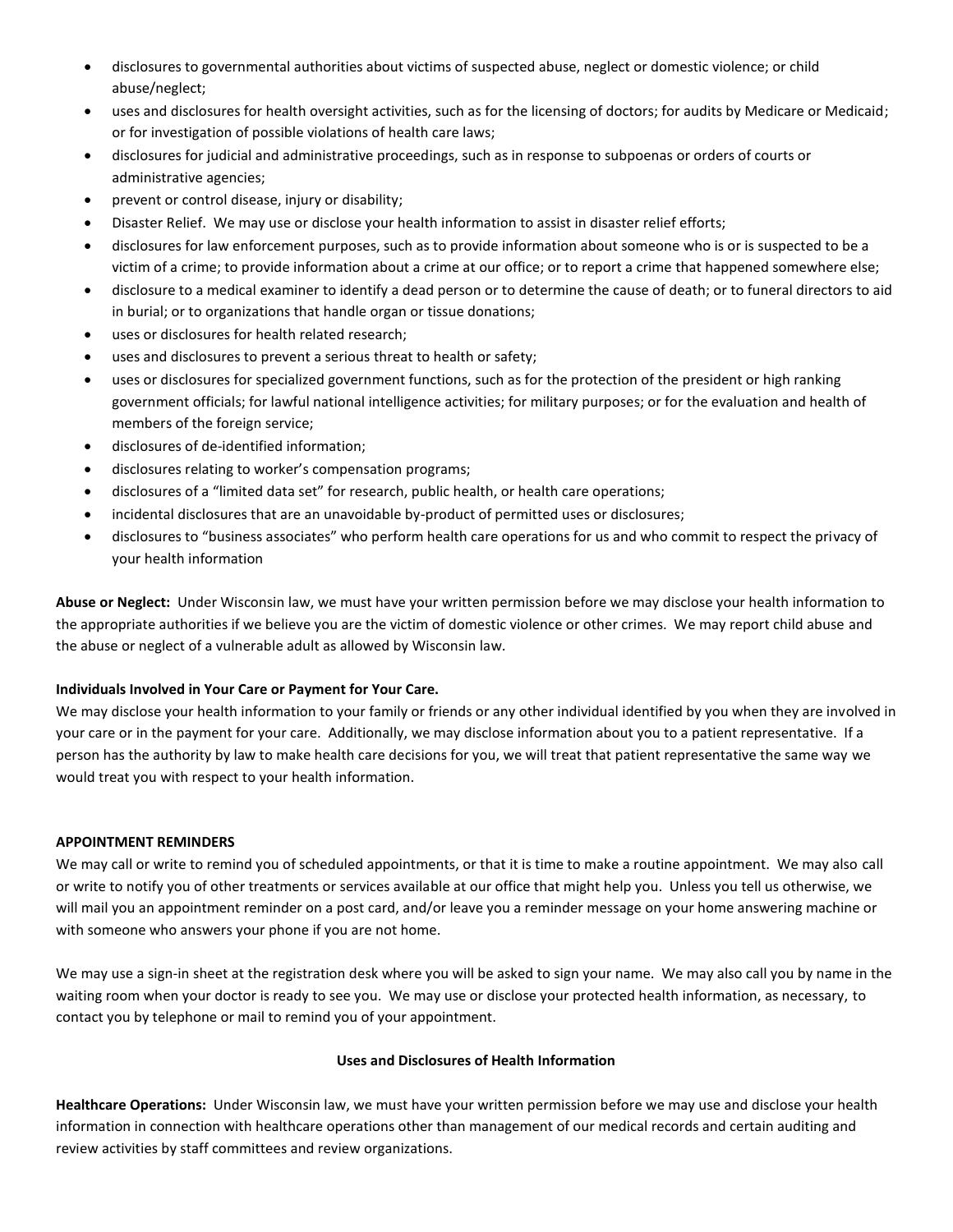We will not make any other uses or disclosures of your health information unless you sign a written "authorization form." The content of an "authorization form" is determined by federal law. Sometimes, we may initiate the authorization process if the use or disclosure is our idea. Sometimes, you may initiate the process if it's your idea for us to send your information to someone else. Typically, in this situation you will give us a properly completed authorization form, or you can use one of ours. If we initiate the process and ask you to sign an authorization form, you do not have to sign it. If you do not sign the authorization, we cannot make the use or disclosure. If you do sign one, you may revoke it at any time unless we have already acted in reliance upon it. Revocations must be in writing. Send them to the office contact person named at the beginning of this Notice.

#### **YOUR RIGHTS REGARDING YOUR HEALTH INFORMATION**

**Restriction:** While we are allowed to determine whether we agree to your request to restrict our use and disclosure of your protected health information. Wisconsin law requires that we honor certain restriction requests by private pay patients relating to research or the release of information to government agencies.

The law gives you many rights regarding your health information. You can:

- ask us to restrict our uses and disclosures for purposes of treatment (except emergency treatment), payment or health care operations. We do not have to agree to do this, but if we agree, we must honor the restrictions that you want. To ask for a restriction, send a written request to the office contact person at the address, fax or E Mail.
- ask us to communicate with you in a confidential way, such as by phoning you at work rather than at home, by mailing health information to a different address, or by using E Mail to your personal E Mail address. We will accommodate these requests if they are reasonable, if not within reason there may be a fee. If you want to ask for confidential communications, send a written request to the office contact person at the address, fax or E Mail shown at the beginning of this Notice.
- ask to see or to get photocopies of your health information. By law, there are a few limited situations in which we can refuse to permit access or copying. For the most part, however, you will be able to review or have a copy of your health information within 30 days of asking us (or sixty days if the information is stored off-site). You may have to pay for photocopies in advance. If we deny your request, we will send you a written explanation, and instructions about how to get an impartial review of our denial if one is legally available. By law, we can have one 30 day extension of the time for us to give you access or photocopies if we send you a written notice of the extension. If you want to review or get photocopies of your health information, send a written request to the office contact person at the address, fax or E Mail shown at the beginning of this Notice.
- ask us to amend your health information if you think that it is incorrect or incomplete. If we agree, we will amend the information within 60 days from when you ask us. We will send the corrected information to persons who we know got the wrong information, and others that you specify. If we do not agree, you can write a statement of your position, and we will include it with your health information along with any rebuttal statement that we may write. Once your statement of position and/or our rebuttal is included in your health information, we will send it along whenever we make a permitted disclosure of your health information. By law, we can have one 30 day extension of time to consider a request for amendment if we notify you in writing of the extension. If you want to ask us to amend your health information, send a written request, including your reasons for the amendment, to the office contact person at the address, fax or E Mail shown at the beginning of this Notice.
- get a list of the disclosures that we have made of your health information within the past six years (or a shorter period if you want). By law, the list will not include: disclosures for purposes of treatment, payment or health care operations; disclosures with your authorization; incidental disclosures; disclosures required by law; and some other limited disclosures. You are entitled to one such list per year without charge. If you want more frequent lists, you will have to pay for them in advance. We will usually respond to your request within 60 days of receiving it, but by law we can have one 30 day extension of time if we notify you of the extension in writing. If you want a list, send a written request to the office contact person at the address, fax or E mail shown at the beginning of this Notice.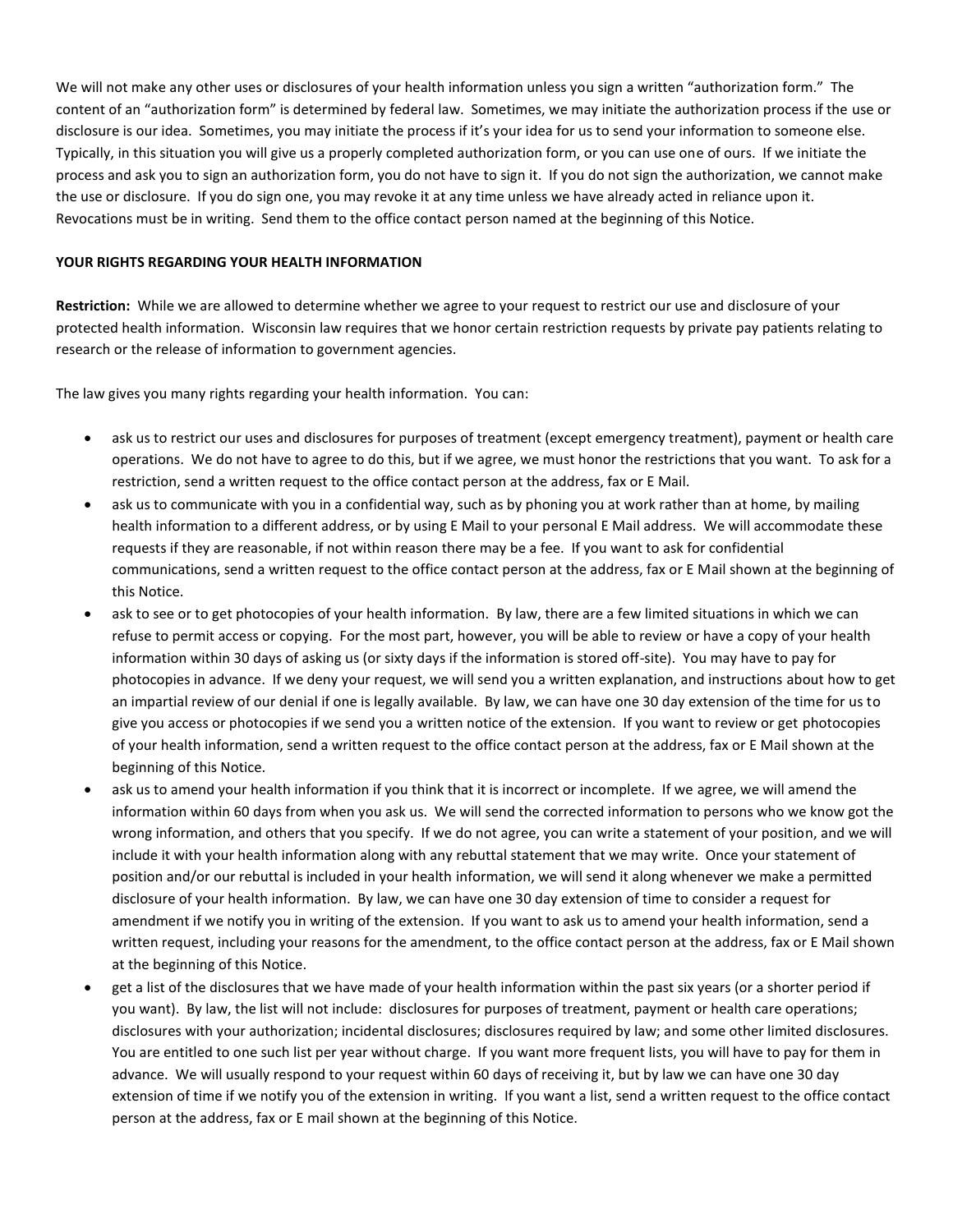get additional paper copies of this Notice of Privacy Practices upon request. It does not matter whether you got one electronically or in paper form already. If you want additional paper copies, send a written request to the office contact person at the address, fax or E Mail shown at the beginning of this Notice.

Electronic Notice: If you receive this notice on our website, our office computer monitor or by electronic mail (E Mail), you are entitled to receive this notice in written form. Please contact us.

Amendment: You have the right to request that we amend your protected health information. Your request must be in writing, and it must explain why the information should be amended. We may deny your request if we did not create the information you want amended or for certain other reasons. If we deny your request, we will provide you a written explanation. You may respond with a statement of disagreement to be appended to the information you wanted amended. If we accept your request to amend the information, we will make reasonable efforts to inform others, including people or entities you name, of the amendment and to include the changes in any future disclosures of that information.

## **OUR NOTICE OF PRIVACY PRACTICES**

By law, we must abide by the terms of this Notice of Privacy Practices until we choose to change it. We reserve the right to change this notice at any time as allowed by law. If we change this Notice, the new privacy practices will apply to your health information that we already have as well as to such information that we may generate in the future. If we change our Notice of Privacy Practices, we will post the new notice in our office, have copies available in our office, and post it on our Website.

#### **COMPLAINTS**

If you think that we have not properly respected the privacy of your health information, you are free to complain to us or the U.S. Department of Health and Human Services, Office for Civil Rights. We will not retaliate against you if you make a complaint. If you want to complain to us, send a written complaint to the office contact person at the address, fax or E Mail shown at the beginning of this Notice. If you prefer, you can discuss your complaint in person or by phone.

#### **FOR MORE INFORMATION**

If you want more information about our privacy practices, call or visit the office contact person at the address or phone number shown at the beginning of this Notice.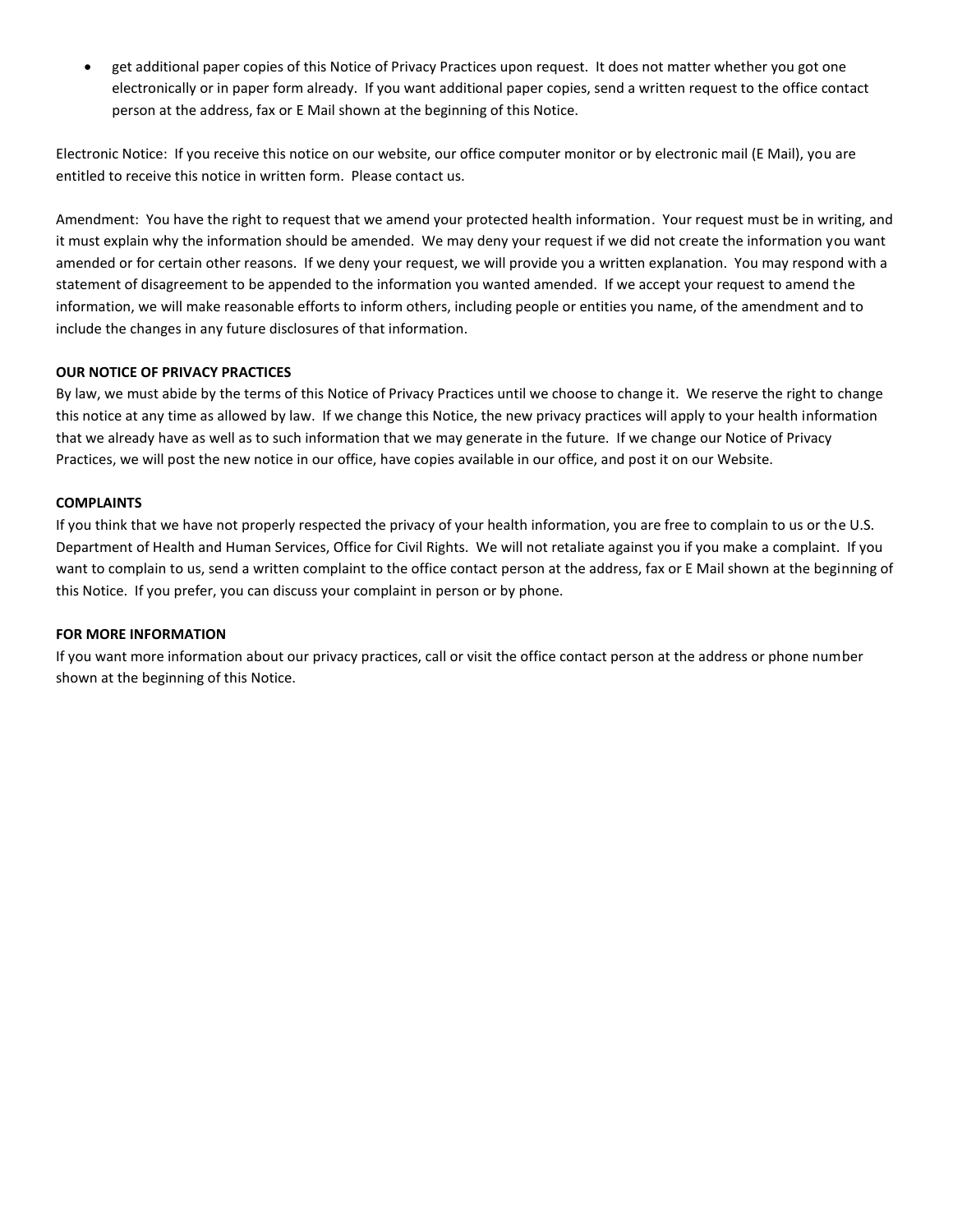## **New Horizons Dental William S. Akey, D.D.S. 2551 7th Street South Wisconsin Rapids, WI 54494**

**Purpose: This form is to obtain an individual's written permission under Wisconsin law for (a) our use of the individual's dental care records to carry out treatment, payment activities, and health care operations, and (b) our disclosure of the individual's dental care records to carry out treatment, payment activities, and health care operation. We are permitted to review our Notice of Privacy Practices at any time. We will provide you with the revised Notice of Privacy Practices upon your request.**

## **SECTION A: Individual getting consent**

Patient's Full Name:

Address:

Telephone:

## **TO THE INDIVIDUAL: Please read the following and complete the information requested**

Effect of Declining Consent: This consent is a condition of your treatment by us. If you decide not to sign this consent, we may decline to treat you.

Privacy Practice Notice: You have the right to read our Privacy Practices Notice before you decide whether to sign this consent. Our Notice provides a description of our treatment, payment activities, and health care operations, of the uses and disclosures we may make of your protected health information, and of other important matters about your protected health information. A copy of our dental office's Notice of Privacy Practices accompanies this consent. We encourage you to read it carefully and complete before signing this consent.

## **SECTION B: The uses and disclosures being authorized**

Our Use of Dental Health Information: By signing this form, you will consent to our use of your dental care records, to carry out treatment, payment activities, and health care operations as set forth in our Privacy Practice Notice.

Persons Involved in Care: By signing this form, you will consent to our use of your dental care records to the following persons, including those involved in your care of payment for that care. Please list the person(s) you would like involved in your care of payment for that care.

Name of Person #1: Relationship to You:

Name of Person #2: Relationship to You:

Name of Person #3: Relationship to You: